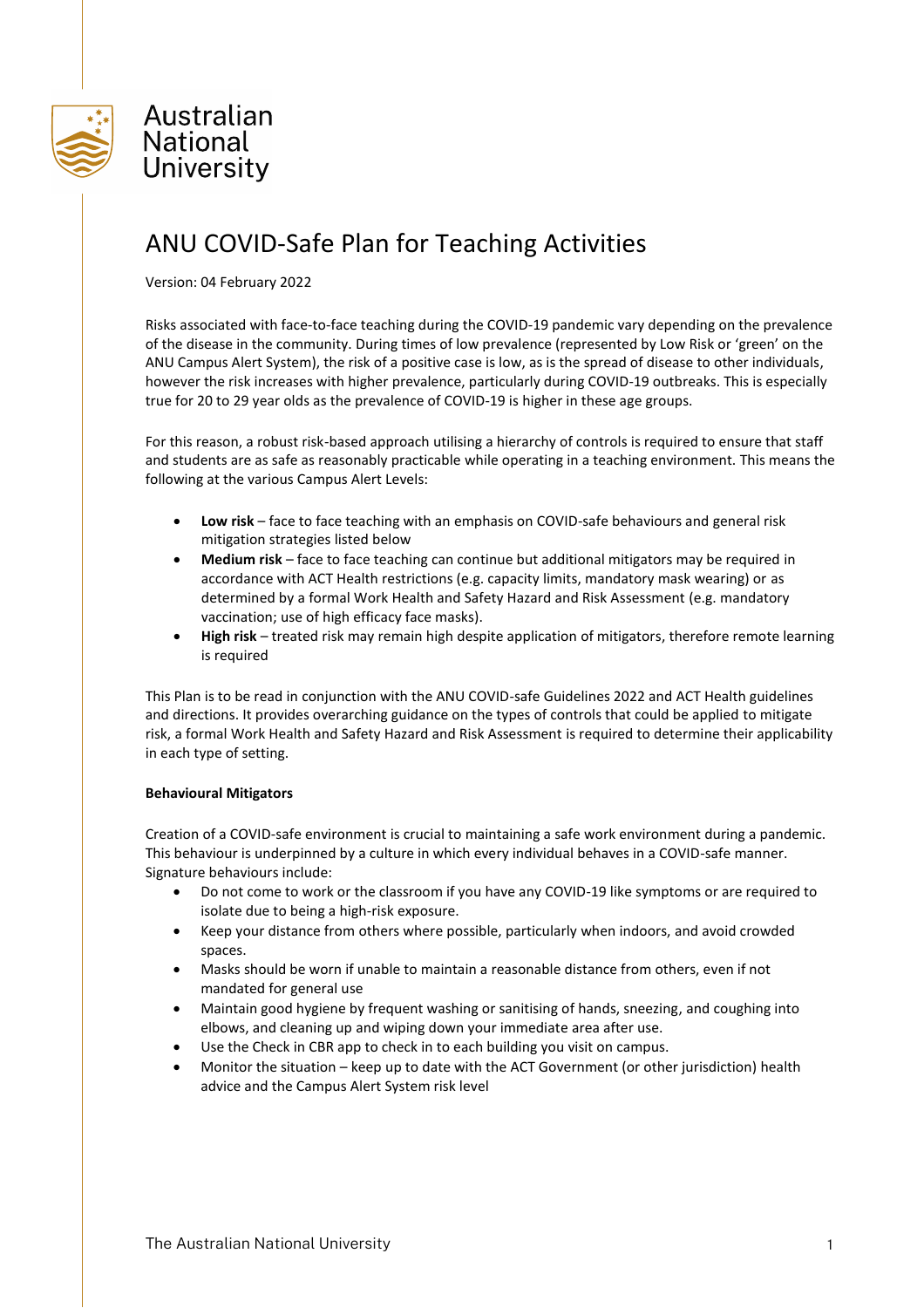## **Specific Risk mitigators**

## 1. **Vaccination**

- Students and staff are expected to be fully immunised including a third or booster dose when eligible.
- If a formal Work Health and Safety Hazard and Risk Assessment identifies that residual risk is high despite the application of other mitigators, consideration could be given to right to mandating vaccination for all face-to-face teaching.
- 2. **Masks** (when mandated)
	- A minimum three-layer mask that fits securely around the face and covers the nose and mouth must be worn at all times
	- A mask can only be removed in certain situations such as when it is necessary for the activity the person is performing
	- Teaching staff may remove their mask while teaching *provided the following criteria are met*:
		- o Doing so is required to ensure good communication
		- o They are comfortable to do so.
		- o They remain at the lectern or front of class and replace the mask when they are finished or if they intend to move around
		- o They maintain at least 1.5m distance between themselves and students
		- o All students wear masks
		- o They wipe down the lectern or desk after they finished.
	- If a formal Work Health and Safety Hazard and Risk Assessment identifies that residual risk is high despite the application of other mitigators, consideration could be given to right to mandating the use of particulate filtration respirators (PFRs) such as the N95 mask or similar.

## 3. **Ventilation**

- Ventilation in rooms should be optimised, for example through opening of windows and doors where possible.
- Use of outdoor spaces should be considered, where practicable.
- Airing of rooms should also be considered between activities

# 4. **COVID-like symptoms**

 All individuals with COVID-19 like symptoms will not be allowed to attend work or class until symptoms resolve. If a student is unable to attend a class, an alternative delivery option must be made available to them. Academic staff members unable to teach due to being unwell, should be provided support systems for an alternate staff member or for the class to be rescheduled.

#### 5. **Management of positive cases and assessment of risk exposure level**

- All individuals who test positive for COVID-19 are not allowed to attend classes on campus and must isolate until cleared for release by ACT Health or jurisdictional equivalent
- Individuals who attended activities on campus while infectious (2 days before onset of symptoms or positive test, whichever earlier) must inform their course convenor as soon as possible
- Records of students in classes are held in the primary student record systems
- All individuals (staff and students) who are enrolled in a class that has been attended by a COVID-19 positive case must be notified of their exposure risk as soon as reasonably practicable and must follow **ACT** Health guidelines appropriate to their exposure risk.
- Staff or students who subsequently test positive to COVID following exposure to a case on campus should submit a [Figtree safety incident notification](https://services.anu.edu.au/information-technology/software-systems/figtree-workplace-safety-incident-hazard-reporting-tool)
- Students should be requested to maintain the same partner or group if pair or group work is required where practical.

# 6. **Cleaning**

- Contactless hand sanitiser stations will be available at the main entrance to buildings.
- Signage will be placed within venues reminding students about COVID-safe behaviours.
- Desks and surfaces must be cleaned by individuals upon entry to spaces and on leaving; cleaning materials and bins are in situ.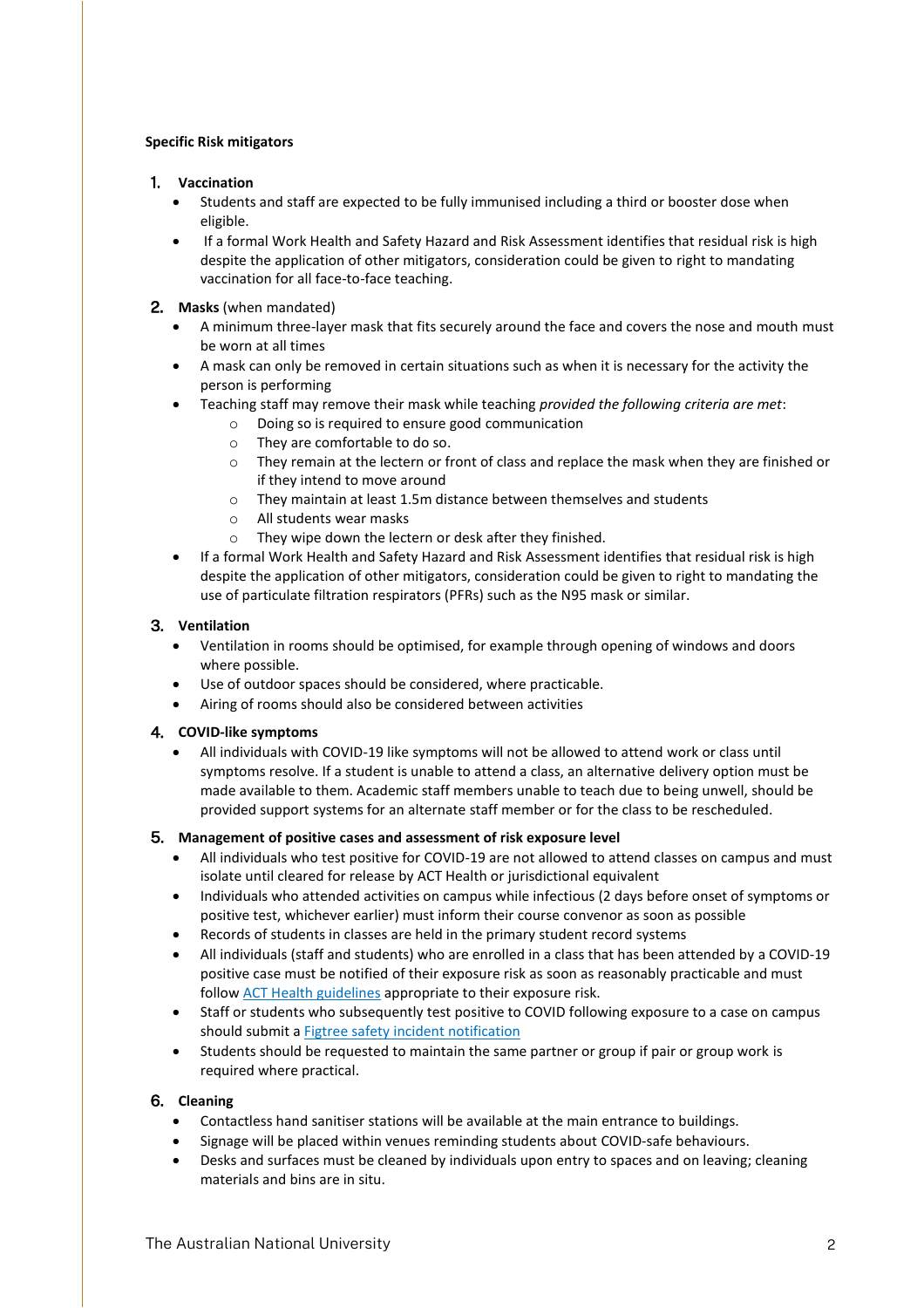- Posters on hand washing are prominent in venue bathrooms and hand-washing facilities are available in the bathrooms.
- Staff safety briefing will be made available to examinations management staff and advised to College General Managers.

# 7. **Venue management and regulations**

- 100% capacity will be utilised where possible, depending on the type of teaching setting and risk assessment.
- Clear signposting will be provided at the entrance of each venue on maximum capacities.
- Corridors outside teaching spaces and labs should be kept clear and students should assemble outside buildings, if possible, when waiting for scheduled class times.
- When vacating classrooms, students should egress as quickly as possible and not congregate in entrances or corridors
- Generally, a two-hour booking time limit should be used, with all participants to enter and leave within two hours. For events planned for more than two hours a local risk assessment should be undertaken and risk mitigators considered such as regular breaks, increasing ventilation, cohorting groups or mandatory vaccination.
- Staff will be encouraged to complete the Australian Government Department of Health 'COVID-19 infection control' awareness training before the commencement of teaching.
- Staff will be provided with appropriate PPE to undertake their work.
- Classrooms should be booked with at least 15 minutes break in between bookings to allow for ventilation and cleaning of the room.
- Physical distancing signage and floor markings should be in place to assist participants with maintaining compliance at class handovers.

#### **Inspection of venues**

Physical inspection of venues (selected by risk) will be undertaken to ensure compliance. The inspection will be undertaken by the Facilities and Services on Campus team. Repercussions of non-compliance include, but are not limited to:

- Minor non-compliance items must be amended during walk through on instruction from the designated University Officer.
- Reports of non-compliance shall be escalated to the local area WHS Manager for corrective action.
- COVID-19 adherence inspections to be undertaken and recorded in Figtree at a frequency in-line with the University COVID19 alert system
- All corrective actions must be recorded in Figtree.

#### **Risk Matrix - exposure risk levels following a positive case in a teaching space**

| <b>Activity types</b> |                                                                                    | <b>Duration</b> | <b>Risk level</b>      |
|-----------------------|------------------------------------------------------------------------------------|-----------------|------------------------|
| Type 1                | Forward-facing, low interactivity,<br>larger venue<br>e.g. lecture                 | <2 hours        | Low                    |
|                       |                                                                                    | 2-4 hours       | Moderate               |
|                       |                                                                                    | >4 hours        | Moderate               |
|                       |                                                                                    |                 |                        |
| Type 2                | Small room, high interactivity<br>e.g. seminars, tutorials, team-based<br>learning | <2 hours        | Low in general         |
|                       |                                                                                    |                 | Moderate for teammates |
|                       |                                                                                    | 2-4 hours       | Moderate               |